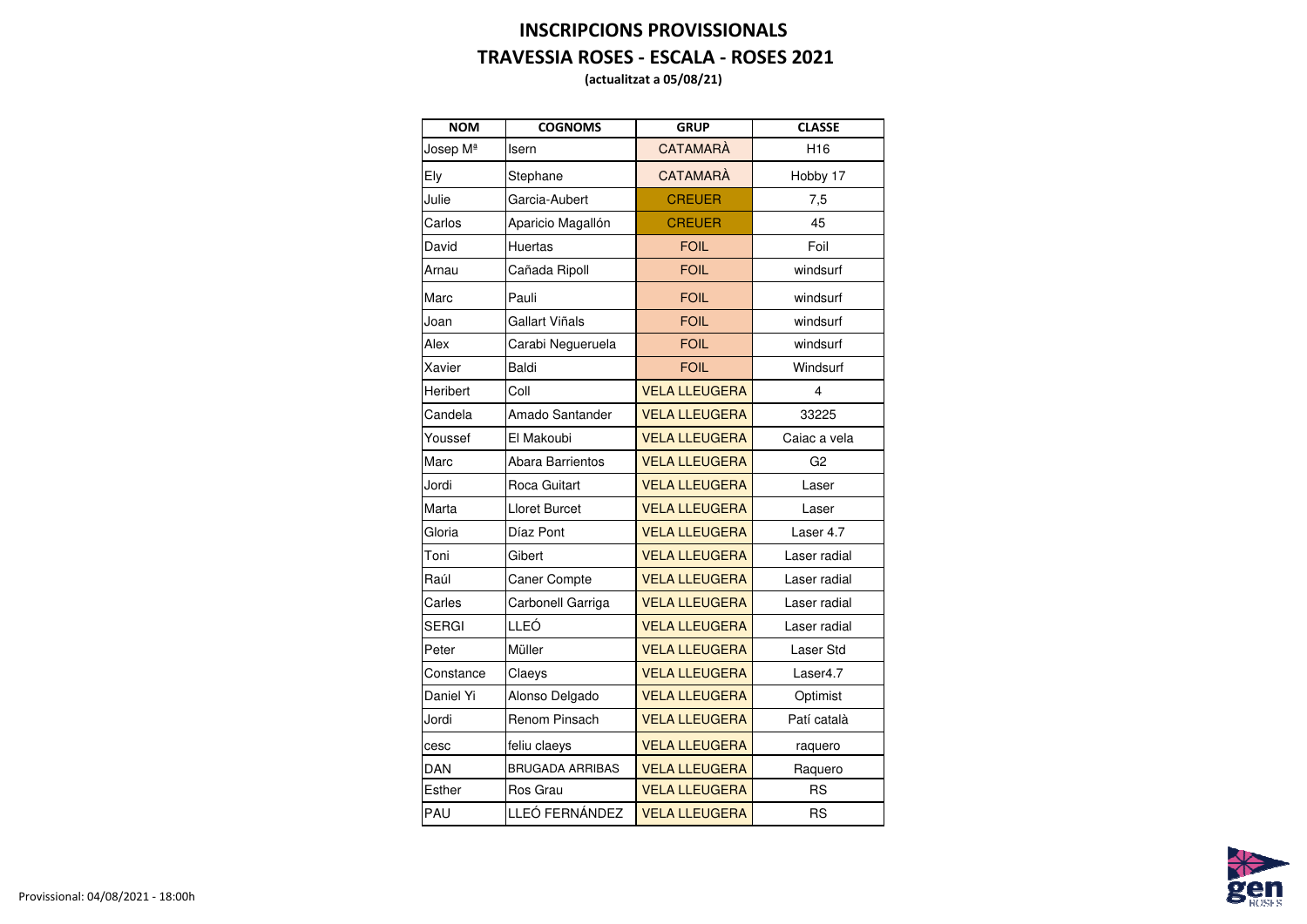## **INSCRIPCIONS PROVISSIONALS TRAVESSIA ROSES - ESCALA - ROSES 2021**

**(actualitzat a 05/08/21)**

| Jan            | Casañas Galan           | <b>VELA LLEUGERA</b> | <b>RS</b>        |
|----------------|-------------------------|----------------------|------------------|
| Pepe           | García Gandrille        | <b>VELA LLEUGERA</b> | Pico             |
| Lluís          | Ferrer Capdevila        | <b>VELA LLEUGERA</b> | Pico             |
| <b>Miquel</b>  | Aliguer Dalmau          | <b>WINDSURF</b>      | Fòrmula windsurf |
| Toni           | Estellé Català          | <b>WINDSURF</b>      | Fòrmula windsurf |
| Marc           | <b>Tusquets Mañe</b>    | <b>WINDSURF</b>      | Raceboard        |
| Pol            | <b>Tusquets Bartos</b>  | <b>WINDSURF</b>      | Raceboard        |
| Arnau          | <b>Tusquets</b>         | <b>WINDSURF</b>      | Raceboard        |
| <b>LUIS</b>    | <b>CAMACHO LOPEZ</b>    | <b>WINDSURF</b>      | Raceboard        |
| Juan           | <b>Coll Serrano</b>     | <b>WINDSURF</b>      | Raceboard        |
| Pau            | <b>Hugas Ruttner</b>    | <b>WINDSURF</b>      | Slalom           |
| Jordi          | Xifra Olivé             | <b>WINDSURF</b>      | Slalom           |
| Marc           | Hernández Quer          | <b>WINDSURF</b>      | Slalom           |
| Jordi          | <b>Abello Mur</b>       | <b>WINDSURF</b>      | Slalom           |
| Ferran         | Xifra Díaz              | <b>WINDSURF</b>      | Techno 293       |
| Joan           | <b>Morell Godo</b>      | <b>WINDSURF</b>      | Techno 293       |
| Arnau          | <b>Caner Compte</b>     | <b>WINDSURF</b>      | Techno 293       |
| <b>Martina</b> | Xifra Díaz              | <b>WINDSURF</b>      | Techno 293       |
| <b>Max</b>     | <b>Consalvo Conde</b>   | <b>WINDSURF</b>      | Techno 293       |
| Ignasi         | <b>Aliguer Piferrer</b> | <b>WINDSURF</b>      | Windsurf         |
| Guillem        | Doliu Rallo             | <b>WINDSURF</b>      | Windsurf         |
| Marc           | Hernández Quer          | <b>WINDSURF</b>      | Windsurf         |
| Xavi           | Hernández Muñoz         | <b>WINDSURF</b>      | Windsurf         |
| Mar            | Cañabate                | <b>WINDSURF</b>      | Windsurf         |
| Gonzalo        | Daura Añaños            | <b>WINDSURF</b>      | Windsurf         |
| Mar            | Cañabate                | <b>WINDSURF</b>      | Windsurf         |
| Joan           | Sanahuja                | <b>WINDSURF</b>      | Windsurf         |
| Enzo           | <b>Hornos Das Dores</b> | <b>WINDSURF</b>      | Windsurf         |
| <b>TONI</b>    | <b>SEGURA</b>           | <b>WINDSURF</b>      | Windsurf         |
| Jordi          | <b>Bosch Adria</b>      | <b>WINDSURF</b>      | Windsurfer       |
| Carlos         | De Alvaro Doering       | <b>WINDSURF</b>      | Windsurfer       |
|                |                         |                      |                  |